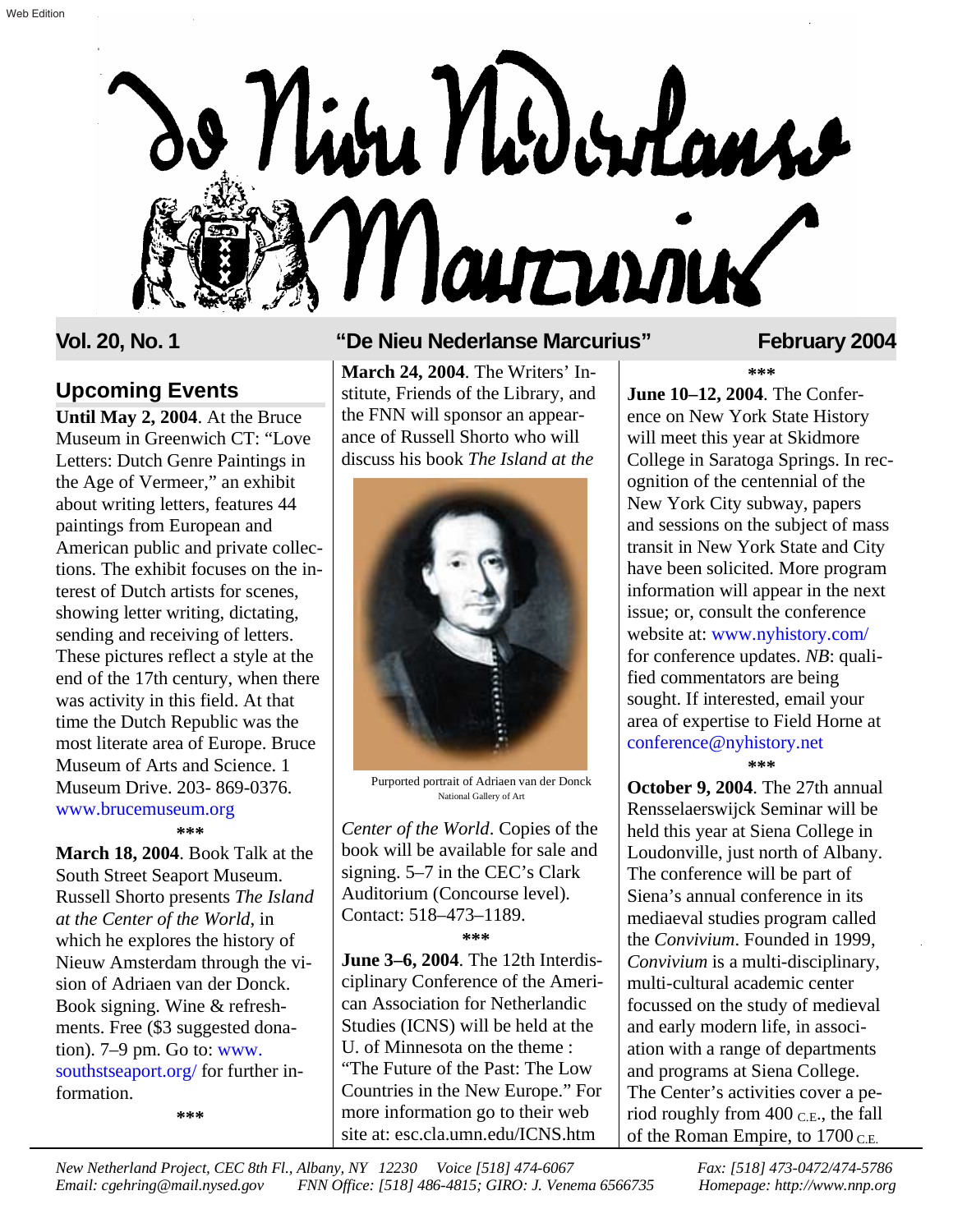The theme of this year's *Convivium* will be the Dutch heritage of the Capital district. Our Seminar will present a program on the Dutch heritage of the Capital District. More information to follow in the next *Marcurius*.

**\*\*\***

**November 11–13, 2004**. The Huguenot Historical Society of New Paltz, NY will host a conference called "From Nieuw Nederlandt to New York." For more information go to Call for Papers at our website www.nnp.org.

### **News**

The Tantillo Gallery opens in downtown Albany. Historical artist L.F. Tantillo has long dreamed of having a gallery to display all his works under one roof. Dream has become reality. This month the Tantillo Gallery opened across from the pedestrian bridge in the Arcade building on the corner of Maiden Lane and Broadway. A visit to the Gallery is a must for anyone interested in Albany's rich heritage. In addition to forts Orange and Nassau, Tantillo has also brought his creative process to bear on the wide variety of the Hudson River's watercraft over the years, from *de Halve Maen* to passengercarrying steamboats.The Gallery will be open M-F from 10 to 6; Saturday from 11 to 3, and off hours by appointment. Call 518-689- 1212 for further information.

## **Publications**

If you are interested in bringing yourself up-to-date on the state of the art of studies relating to Dutch relations with American Indians, a good place to begin is William A.

### **News of the Friends of New Netherland**

The Annual Meeting of the Friends of New Netherland was held on January 24th, 2004, at the Rensselaer County Historical Society in Troy, NY. President John van Schaick welcomed an attendance of about 40, including Mrs. Anna Vietor of the Acorn Foundation, and noted that several trustees of the FNN provide connections with the Holland Society and the New Netherland Museum, organizations that share our interests. The president thanked the Rensselaer County Historical Society, notably Mr. Jim Corsaro, for their hospitality. President Van Schaick reported that the financial position of the Friends is sound, with enough funds to meet this year's costs. The current three-year matching grant from the NEH is in its final year; disposition on the grant proposal for the next cycle is pending.

At the Board of Trustees meeting held prior to the Annual Meeting, the president of FNN and the director of the New Netherland Project were directed to change the name of Friends of New Netherland to New Netherland Institute (NNI). NNI will become the corporate entity, with the director of the New Netherland Project, Dr. Gehring, as executive director and the president of FNN, John van Schaick, as its executive secretary. The New Netherland Institute will be responsible for all activities, such as awards and seminars that are not part of the primary mission of the New Netherland Project. Friends of New Netherland will become NNI's unincorporated subsidiary, responsible for activities such as membership and fund raising.

FNN's vice-president and chair of the nominating committee Charles Wendell announced that Greta Wagle, serving an interim term since June 2003, has been elected for a full three-year term as trustee of Friends of New Netherland. The chair noted with great regret that Dr. Andrew Brink has resigned from the Board. He announced that the nominating committee is actively searching for trustees who will be able to satisfy FNN's need for fund-raising, public relations, and legal expertise.

FNN's secretary, Elisabeth Funk, serving with the Webmaster as support team for FNN's e-Discussion Group, explained that this members-only service is another way for members to pool their collective knowledge, to pose and answer questions about all topics broadly relating to New Netherland, such as history, genealogy, language, demographics, and place names. She encouraged members to visit the NNP Website at www.nnp.org and communicate with their fellow NNP members.

Charles Gehring, executive director of NNI, reported on a busy and interesting year. All activities of the New Netherland Institute are developed to disseminate information: the 2003 Seminar was the first to be held in its name. A New Netherland exhibit, an initiative proposed and undertaken by trustee Greta Wagle, is planned for 2006 in conjunction with the State University of New York at its Albany Plaza site in a building that is a copy of the historic Cloth Hall of Ypres, Belgium. The exhibit will display items borrowed from various museums to show the region's cultural heritage of the low countries. The 2004 Alice P. Kenney Memorial Award ceremony will be held on June 13, location to be announced, and the Seminar will be in October (see under Events). A link, headed by trustee Charles Wendell, has been created with the Holland Society and its president Wm. Van Winkle, toward planning for 2009, the 400th anniversary of Hudson's voyage of discovery. The director noted that Janny Venema was in the Netherlands for research at the Scheepvaart Museum and the Gemeente Archief (Maritime Museum and Municipal Archives) of Amsterdam. He thanked Janny, Hennie Newhouse, Greta Wagle, Howard Funk, the Board of Trustees, and the members of FNN for their work and support, and gratefully recognized the contributions from Dr. Andrew Hendricks (Hendricks Manuscript Award) and the Cleveland Foundation.

After lunch, Dr. Elisabeth Paling Funk presented "Washington Irving as Folk Historian." After a brief biographical sketch, noting Irving's close contact with the Dutch-American community of New York in the late 18th and early 19th century, her talk focused on Irving's portrayal of that popular culture in his Knickerbocker works. Examples of customs and folk belief from these works were compared with Dutch folk collections of a slightly later date and their twentieth-century analyses to demonstrate that the Hudson Valley Dutch culture consisted unmistakably of transplanted Old-World Dutch traditions and that Irving's reliable portrayal of this culture merits his designation as New York's first folklorist. A lively discussion followed the presentation. [*News submitted by Elisabeth Funk, secretary of the FNN*]

*New Netherland Project, CEC 8th Fl., Albany, NY 12230 Voice [518] 474-6067 Fax: [518] 473-0472/474-5786 Email: cgehring@mail.nysed.gov FNN Office: [518] 486-4815; GIRO: J. Venema 6566735 Homepage:<http://www.nnp.org>*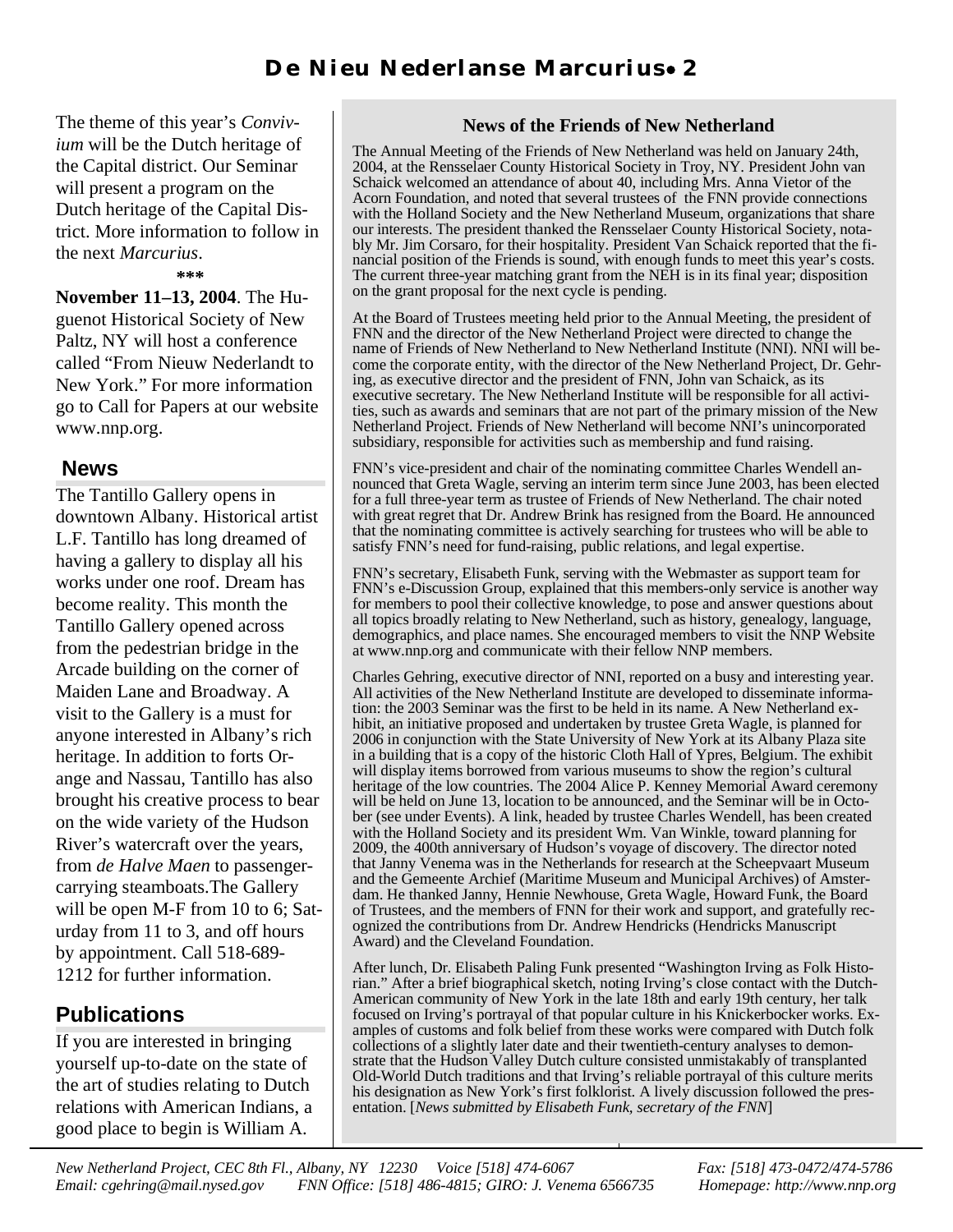*Request from the FNN office*: This is a reminder to those members who have yet to pay their 2004 dues. Your check for \$35 single membership or \$60 family or organization will help us pay our bills on time. Thank you for keeping us solvent.

#### Starna's "Assessing American Indian–Dutch Studies: Missed and Missing Opportunities" in *New York History*, Winter 2003. **\*\*\***

It should come as no surprise that involvement in a war lasting eighty years would give rise to an active trade in armaments. This subject is explored in a series of articles compiled under the title *The Arsenal of the World, The Dutch Arms Trade in the Seventeenth Century*, edited by Jan Piet Puype and Marco van der Hoeven. Of interest to our readership will be J.P. Puype's "Dutch firearms from seventeenth-century Indian sites." Unfortunately, the original Dutch edition is now out of print. However, an English translation can be ordered by writing to M. van de Haar at the Legermuseum, Korte Geer 1, NL-2611 CA Delft, Netherlands; or, by fax at: 31-15-215 05 44, or email at: [m.vandehaar@legermuseum.nl.](mailto:m.vandehaar@leermuseum.nl) **\*\*\***

The New Netherland Museum announces the publication of *New Netherland: An Exploration of Past and Present, An Interdisciplinary Curriculum for the 4th Grade*. This curriculum has been developed in partnership with New York State certified educators, and introduces learning objectives within the framework of the history of the New Netherland colony. To order, send a \$20.00 made out to the New Netherland Museum. Payment includes purchase

price, taxes and shipping/handling. Mail the check with your mailing address to: New Netherland Museum P.O. Box 10609 Albany, NY 12201 USA

# **Food for Thought**

If route 66 can conjure up nostalgia for a bygone era, why not experience some historical kicks on US route 9? If you look on a map of New York, US route 9 begins in northern New York on the Canadian border just west of Rouse's Point. Follow it south to Albany where it crosses to the east side of the Hudson River until crossing back to the west side via the George Washington Bridge. It continues south near the Atlantic coast of New Jersey until it reaches Cape May. At this point it jumps Delaware Bay via the ferry, to Lewes, Delaware, coming to an end in the southwest corner of the state near the village of Laurel. As far as we know it has the distinction of being the only federal highway that begins and ends within the boundaries of New Netherland. But what do we do with such a revelation? It is proposed to lobby Congress to designate US 9 a historical highway. Markers would inform travelers that they were motoring on the New Netherland Memorial Highway ( or some such designation). Maps would be available both in hard copy and on our website tracing the route with historical information and suggestions for site seeing along the way. Tour groups and vacationers would have a suggested route to follow to experience the beautiful landscape of New Netherland and its historical sites from south to north. Our website's *virtual tour* of New Netherland could serve as a guide to the *actual tour*. Inspiration for the idea came from our old friend and retired trustee George Damiano. Suggestions for bringing the idea to life are welcomed.

# **Dutch Courses**

The European Studies Consortium at the University of Minnesota is organizing a two and a half day workshop for teachers of Dutch. It precedes the annual ICNS conference (see Events) from June 1– June 3, 2004. The workshop will be done in collaboration with the *Steunpunt Nederlands als Vreemde Taal* at the University of Amsterdam and the *Nederlandse Taalunie*. The theme is: Flemish-Dutch Culture in the Language Classroom: A Professional Development Workshop for Teachers of Dutch. Workshop Registration fee is \$100. Contact the European Studies Consortium at [esc@umn.edu](mailto:esc@umn.edu) or 612-625-1856 for more information. **\*\*\***

A new MA program on the Dutch Golden Age has been announced in London. Unlike the old MA that previously existed at the University College London, the new program is inter-collegiate, involving King's College and the Courtauld Institute as well as UCL. Also, unlike the old MA, the new program does not require that students already have a reading knowledge of Dutch before they begin. For further information: www.ucl.ac.uk/ [history/2003/admissions/maadmiss](http://www.ucl.ac.uk/history/2003/admissions/maadmiss/dutchfull.htm) /dutchfull.htm; or email Prof. B. Kaplan at: [b.kaplan@ucl.ac.uk](mailto:b.kaplan@ucl.ac.uk)

*New Netherland Project, CEC 8th Fl., Albany, NY 12230 Voice [518] 474-6067 Fax: [518] 473-0472/474-5786 Email: cgehring@mail.nysed.gov FNN Office: [518] 486-4815; GIRO: J. Venema 6566735 Homepage:<http://www.nnp.org>*